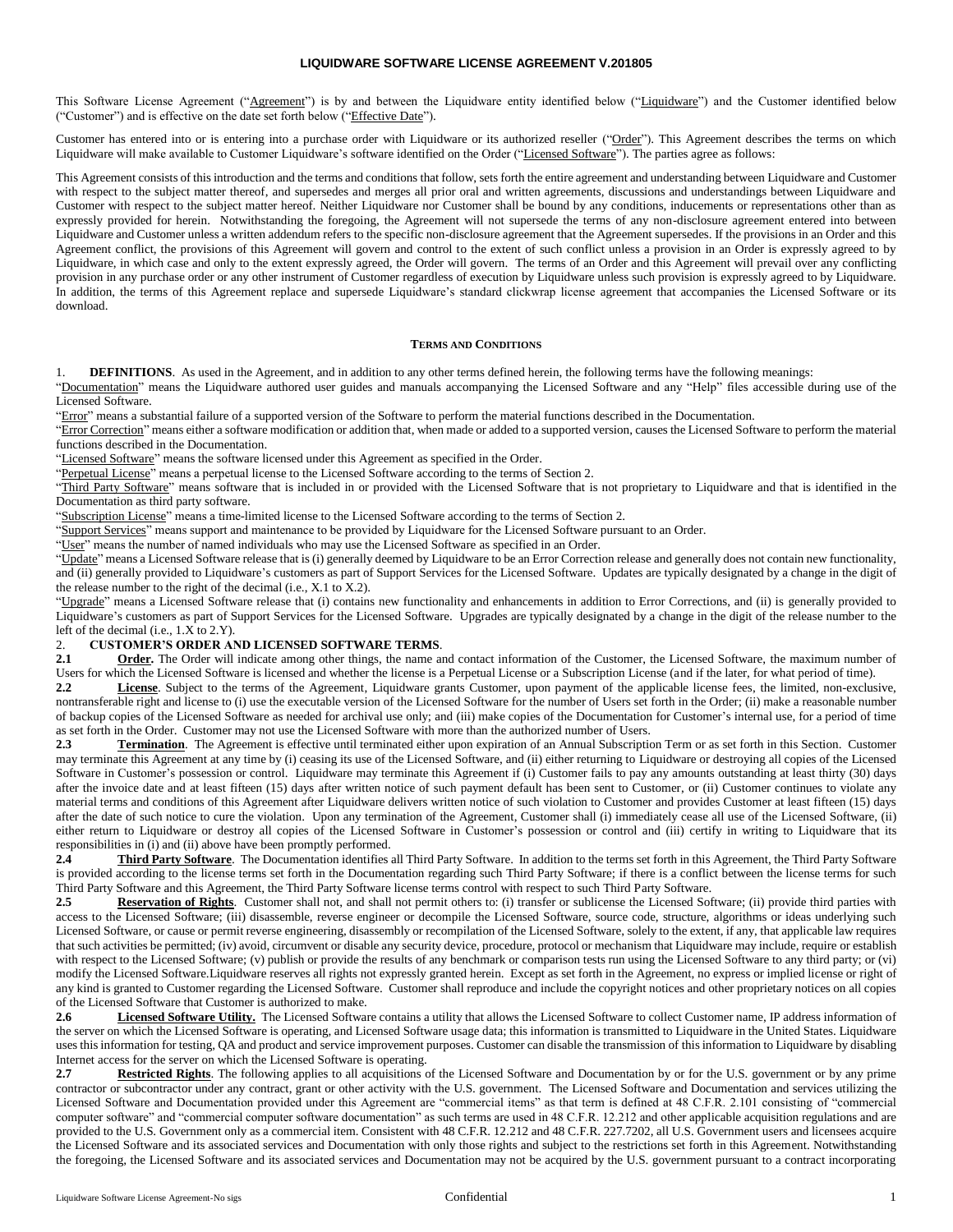# clauses prescribed by FAR Subpart 27.4 or DFARS Subpart 227.4.

**2.8 Software Warranties**. Liquidware warrants to Customer for a period of ninety (90) days after the Effective Date (the "Warranty Period") that (i) the Licensed Software will substantially perform in accordance with the Documentation; (ii) the storage media, if any, upon which the Licensed Software is delivered is free of defects in material and workmanship under normal use; and (iii) the Licensed Software does not contain any known virus or other routine that can disable, erase or otherwise harm the Licensed Software, or Customer's other software or data. The above warranties specifically exclude defects resulting from: (i) modifications made to the Licensed Software by anyone other than Liquidware; (ii) Customer's failure to install the most recent Error Correction, Update or Upgrade; (iii) Customer's use of the Licensed Software in connection with any computer equipment or devices that do not meet the minimum requirements set forth in the Documentation; or (iv) Customer's use of the Licensed Software in a manner that is not authorized in the Agreement. Liquidware does not warrant that use of the Licensed Software will be uninterrupted or error free. The Warranty Period only applies to the initial delivery of Licensed Software to Customer; delivery of Error Corrections, Updates and Upgrades shall not restart or have any other effect on the Warranty Period.

**2.9 Software Warranty Remedies**. Customer will initiate all Licensed Software warranty claims by contacting Liquidware's then-current support number. If Liquidware investigates a warranty claim that Liquidware reasonably determines to be caused by operator error, system configuration other than as described in the Documentation, or any other cause not covered by the warranties described in this Agreement, then Liquidware may, in its discretion, charge for Liquidware's services at Liquidware's then-current rates for Liquidware's investigation of the warranty claim. Customer's sole and exclusive remedy and Liquidware's sole responsibility for a breach of the warranty in Section 2.8 is to either repair or replace, at Liquidware's option, the non-conforming Licensed Software; provided, however, that Liquidware receives a warranty claim during the Warranty Period.<br>2.10 **Infringement Indemnity**.

# **2.10 Infringement Indemnity**.

<span id="page-1-1"></span>(a) If an action is brought against Customer claiming that the Licensed Software infringes any third party copyright or patent or misappropriates any third party trade secret rights, then Liquidware shall indemnify and hold Customer harmless against all damages and costs awarded against Customer, or settlements entered into by Liquidware on Customer's behalf, in the action, subject to Sectio[n 2.10\(b\)](#page-1-0) below, but only if: (i) Customer notifies Liquidware promptly in writing upon learning of such claim; (ii) Liquidware is given sole control of any proceedings or negotiations in connection with the claim; (iii) Customer takes no action that in Liquidware's reasonable judgment materially impairs Liquidware's defense of the claim; and (iv) Customer cooperates and assists in the defense or settlement of the claim, as reasonably requested by Liquidware.

<span id="page-1-0"></span>(b) In performing its indemnity obligations in Section [2.10\(a\),](#page-1-1) Liquidware may, at its option and expense, either (i) substitute a substantially equivalent noninfringing item for the infringing item; (ii) modify the infringing item so that it no longer infringes but remains functionally equivalent; or (iii) obtain for Customer the right to continue using such item. If none of the foregoing is commercially practicable in Liquidware's reasonable opinion, Liquidware may terminate the applicable License, accept a return of the infringing Licensed Software and refund to Customer the following portion of the license fees paid therefor: (x) for a Perpetual License, license fees paid amortized over five (5) years on a straight line basis, or (y) for a Subscription License, any prepaid fees for the period from the termination through the end of the Annual Subscription Term for which Customer has paid. The indemnity in Section 2.10 will not apply if and to the extent that the infringement claim results from (i) a modification of the Licensed Software not provided by Liquidware; (ii) a failure to promptly install an Error Correction, Update or Upgrade or use of the Licensed Software not in accordance with its Documentation or this Agreement; or (iii) the combination of the Licensed Software with items not provided by Liquidware. (c) NOTWITHSTANDING ANY OTHER PROVISIONS OF THE AGREEMENT OR AN ORDER, THIS SECTION 2.10 STATES THE ENTIRE LIABILITY AND OBLIGATION OF LIQUIDWARE WITH RESPECT TO ANY CLAIM OF INFRINGEMENT OR MISAPPROPRIATION OF ANY INTELLECTUAL PROPERTY RIGHTS OF ANY KIND.

**2.11 Audit**. Liquidware may, at its expense, conduct an audit to verify that Customer is using the Licensed Software in accordance with this Agreement. Any such audit shall be conducted during regular business hours, not more than once per year, and shall not unreasonably interfere with Customer's business activities. If an audit reveals that Customer has distributed or allowed use of the Licensed Software in excess of the use permitted by the Order and this Agreement, then Customer shall pay Liquidware for such unauthorized use based on the Liquidware retail price list in effect at the time the audit is completed. If the unpaid license fees exceed five percent (5%) of the license fees paid, then Customer shall pay Liquidware's reasonable costs of conducting the audit.<br>3. **SERVICES** 

### 3. **SERVICES**. **3.1 Support Fees**.

(a) Support Services for a Perpetual License are offered to Customer at Liquidware's then-current fee structure ("Support Fees"). Liquidware offers Support Services on a twelve (12) month cycle that begins on the Effective Date (each such twelve (12) month cycle being an "Annual Support Term"). At the time of ordering Licensed Software, Customer may elect to lock-in the price for Support Fees by purchasing Support Services for one or more Annual Support Terms. Except where Customer has pre-paid Support Fees as described above, on or about forty five (45) days prior to commencement of the next Annual Support Term, Customer will be invoiced Support Fees for the Support Services for the next Annual Support Term. If the invoiced Support Fees are not paid on or before commencement of the Annual Support Term, then the Support Services shall lapse. If Customer licenses additional Licensed Software over the course of any Annual Support Term, then the renewal Support Fees may be prorated for expiring Support Services to co-terminate the expiration of the new Annual Support Term with expiration of existing Annual Support Term.

(b) Support Services for a Subscription License are included in the Subscription License fee ("Subscription Fee"). Liquidware offers Subscription Licenses on a twelve (12) month cycle that begins on the Effective Date (each such twelve (12) month cycle being an "Annual Subscription Term"). At the time of ordering the Licensed Software, Customer may elect to lock-in the price for Subscription Fees by purchasing one or more Annual Subscription Terms. Except where Customer has pre-paid Subscription Fees as described above, on or about forty five (45) days prior to commencement of the next Annual Subscription Term, Customer will be invoiced Subscription Fees for the Subscription License for the next Annual Subscription Term. If the invoiced Subscription Fees are not paid on or before commencement of the Annual Subscription Term, then the Subscription License shall lapse. If Customer licenses additional Licensed Software over the course of any Annual Subscription Term, then Liquidware may prorate the renewal Subscription Fees for expiring Subscription Licenses to co-terminate the expiration of the new Annual Subscription Term

with the expiration of the existing Annual Subscription Term.<br>3.2 **Description of Support Services**. Support **3.2 Description of Support Services**. Support Services are described in the then-current Liquidware Customer Support Policy located at [http://www.liquidware.com/content/pdf/documents/support/Liquidware-Customer-Support-Policy.pdf,](http://www.liquidware.com/content/pdf/documents/support/Liquidware-Customer-Support-Policy.pdf) which is subject to change at the discretion of Liquidware.

**3.3** Reinstating Support Services. If Customer lets lapse (a) the Support Services in the case of Perpetual License or (b) the Subscription License in the case of a Subscription License and later desires to reinstate such Support Services or Subscription License, respectively, then Customer may do so by paying to Liquidware all Support Fees or Subscription Fees, respectively, that would have been due during the lapse plus an additional ten percent (10%) of such amount. In addition, Customer agrees to install all Error Corrections, Updates and Upgrades necessary to bring Customer's installation of the Licensed Software current with the most recent release.

**3.4 Remote Access**. Liquidware's Support Services may include remote diagnostics. Upon Liquidware's request, Customer will implement the necessary hardware, software and telecommunication services reasonably requested by Liquidware to facilitate remote diagnostics and remote installation of Error Corrections, Updates and Upgrades.

3.5 **Ownership of Deliverables.** Liquidware or its third party suppliers own all rights, title and interest in any deliverables provided from any professional services rendered hereunder ("Services") and any and all enhancements, suggestions, contributions, modifications or additions that are contributed or added thereto by Liquidware, Customer or others (collectively, the "Deliverables"), including but not limited to all worldwide copyrights, trade secrets, trademark, confidential and proprietary rights therein. Deliverables contain proprietary information belonging to Liquidware and its third party suppliers, and that nothing herein gives Customer any right, title or interest in such Deliverables except as otherwise expressly set forth herein. Notwithstanding the foregoing, Liquidware grants Customer a limited license to use the Deliverables for Customer's internal business purposes during the term of the Agreement.<br>3.6 **Statement of Work.** Services shall be specified in one or more written Statement(s)

**Statement of Work.** Services shall be specified in one or more written Statement(s) of Work signed by both Liquidware and Customer.

## 4. **GENERAL TERMS**.

**4.1 Invoicing and Payment**. Customer shall pay those amounts indicated in an Order or Statement of Work. For any Order or Statement of Work between Customer and Liquidware, payment is due within twenty-one (21) days after receipt of an invoice from Liquidware. Customer agrees to pay all reasonable travel, living, out-of-pocket, and material expenses incurred by Liquidware associated with Services as specified in a Statement of Work.

**4.2 Taxes**. The amounts set forth in an Order or Statement of Work are net amounts exclusive of all sales, use, withholding, excise, value added, and ad valorem